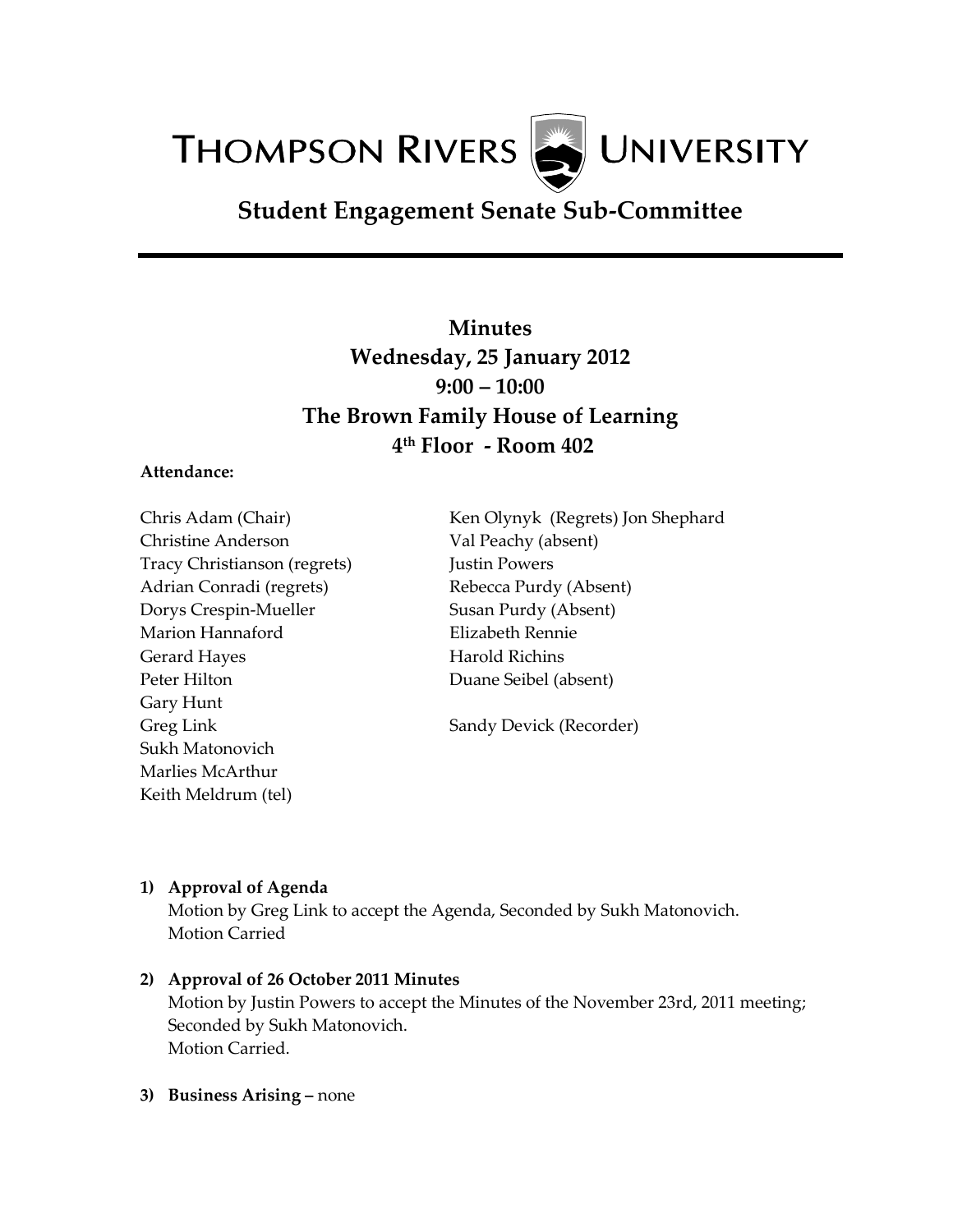## **4) Progress on Subcommittees**

- i. Report from Subcommittee Group 1
	- Sukh, Harold, and Graeme met with Matthew Tarzwell before Christmas but have not met since. There is not a lot of update on initiatives. Matthew is keen to do a poster campaign or edgy campaigns that grab student's attention. He likes a graphically-orientated campaign.

**ACTION:** The committee is to put together a one or two page presentation and ask Mathew to address that at the next meeting

- ii. Report from Subcommittee Group 2
	- Provost council supports this idea
	- The Mountain Room has been booked for March 15, 2012 for the Open House event with the possibility of having a key note speaker
	- $\bullet$ Theme will focus on Interdisciplinary Studies
	- During the week of March 12, 2012 there will be open classrooms for students to  $\bullet$ pre-register and allowed to observe classes
	- Registration system needs to be set up in such a way that it helps manage seating  $\bullet$ capacity
	- OL students need to be engaged
	- To help with registration the structure of classes should be clear as to whether they are Face to Face, distance or web cast on campus
	- $\bullet$ The Bachelor of Interdisciplinary program is run by Mark Wallin and he needs to be involved

# **4. Review of Responsibility of the Committee:**

# Current Composition and Responsibilities

- i. Advise Senate on policies, practices and all matters related to student support and service, including measures to achieve the goals set out in the University Strategic Plan.
- ii. Advise Senate on measures to foster and ensure the linkage between student support activities, and the academic, budgetary and other priorities of the University.
- iii. Advise Senate on responsibilities related to academic integrity and appeals as defined in the Thompson Rivers University Act and the University Act.
	- There was discussion on the structure, responsibilities and  $\bullet$ composition of this committee and why academic integrity is included.